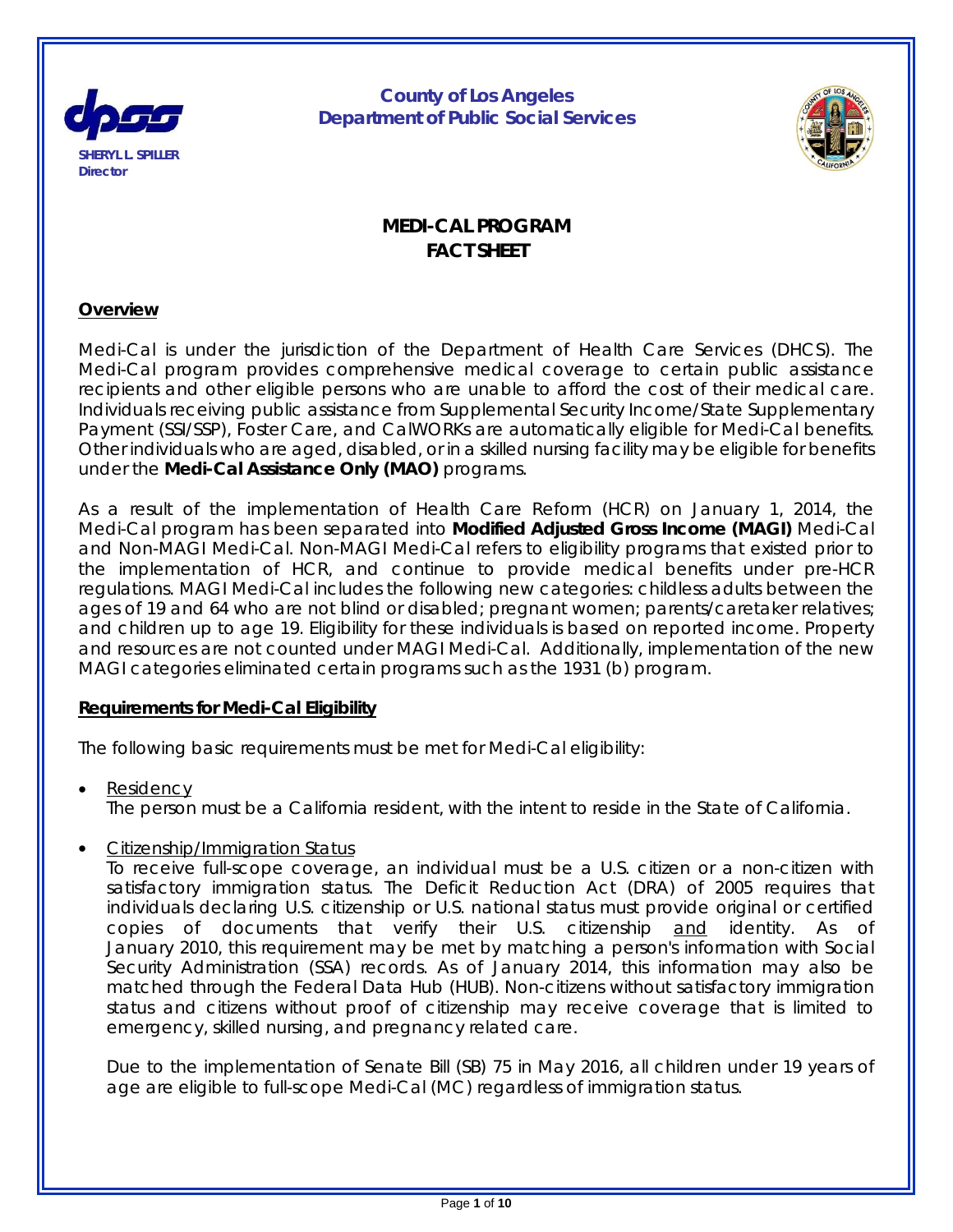# **Requirements for Medi-Cal Eligibility (continued)**

#### • Resources and Property

**MAGI Medi-Cal -** Resources and Property are not considered in the eligibility determination.

**Non-MAGI Medi-Cal -** An applicant's non-excluded resources must not exceed the limits, based on family size, as shown below:

| 1 person\$2,000<br>2 persons\$3,000<br>3 persons\$3,150<br>4 persons\$3,300 | 5 persons\$3,450<br>6 persons\$3,600<br>7 persons\$3,750<br>8 persons\$3,900 | 9 persons\$4,050<br>10 or more\$4,200 |
|-----------------------------------------------------------------------------|------------------------------------------------------------------------------|---------------------------------------|
|                                                                             |                                                                              |                                       |

The person's principal residence is not considered in determining resources and eligibility. The individual may also exempt other real property if it is utilized and the net market value (assessed value less encumbrances) does not exceed \$6,000. The value of other real property that exceeds \$6,000 is applied to the family's total resources. Other personal property, such as cash, bank accounts, and non-exempt vehicles are also included in the total resource valuation.

For MAO, the family may choose one vehicle for exemption, regardless of its use. A vehicle used as a home is also exempt for this program. Individuals with resources valued in excess of the limit for their household size are not eligible.

For married persons who need Medi-Cal because one spouse receives long-term inpatient care, the law allows the spouse, at home, to retain a portion of the combined community and separate property. The 2014 Community Spouse Resource Allowance (CSRA) is \$117,240. The CSRA is adjusted annually based on the federal Consumer Price Index.

#### **What is the Cost of Medical Care?**

# **MAGI Medi-Cal**

Under MAGI Medi-Cal, there are no costs associated with receiving Medi-Cal benefits. MAGI Medi-Cal beneficiaries are eligible to receive full-scope Medi-Cal benefits without a cost; with the exception of the Optional Targeted Low-Income Children (OTLIC) Program. There are also no co-payments or out-of-pocket costs associated with receiving benefits under MAGI Medi-Cal.

#### **Non-MAGI Medi-Cal**

The amount that a family or an individual has to pay for Medi-Cal benefits is determined by the amount of available income that remains after appropriate exclusions and deductions are allowed. Based on income, families and individuals may be eligible to receive Medi-Cal benefits at no cost or with a cost. While there are no income limits for Medi-Cal eligibility, income that remains after all State-allowed deductions are applied must be paid or obligated toward the individual or family monthly medical expense before Medi-Cal will cover expenses.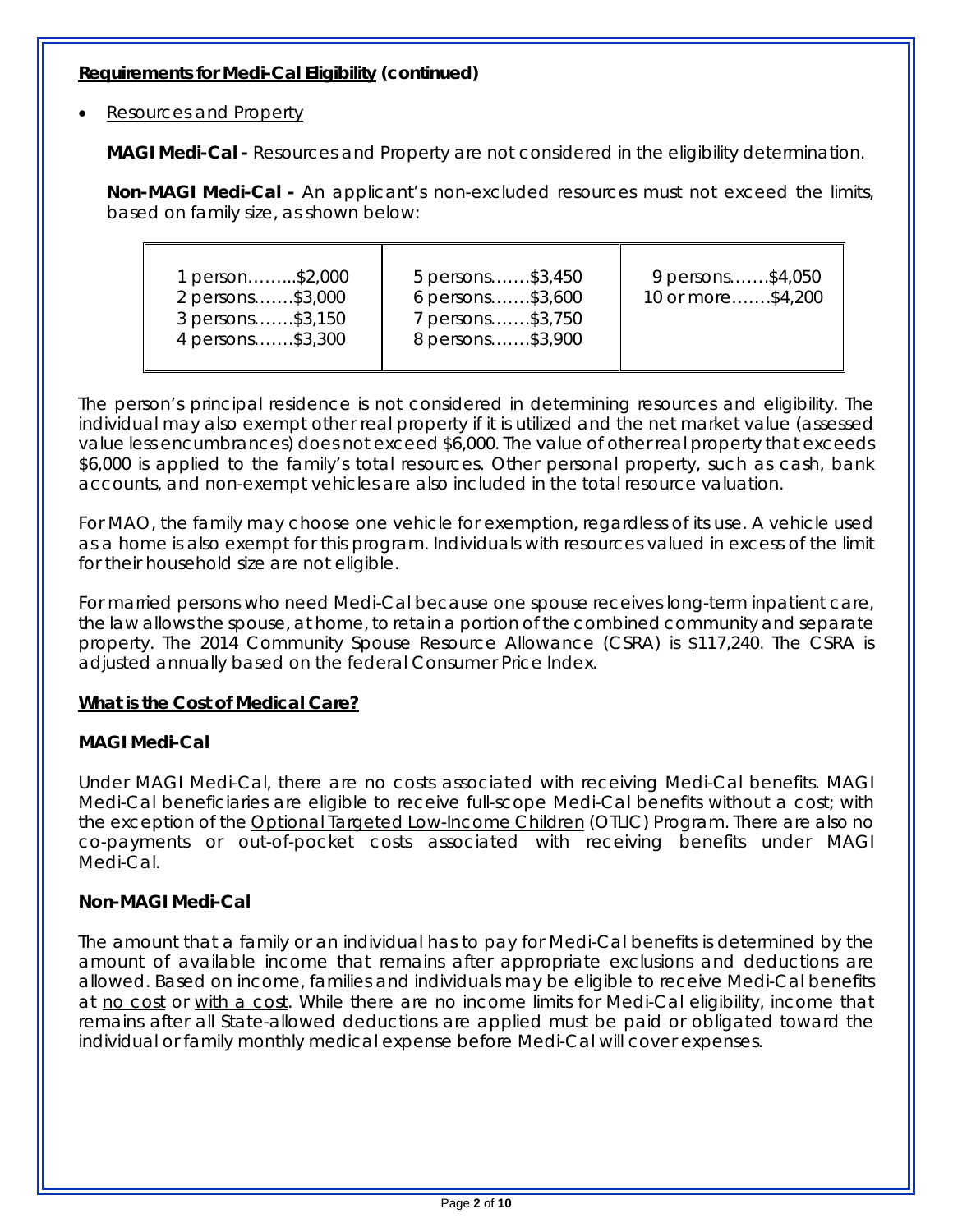# **Non-MAGI Medi-Cal (continued)**

This amount to be paid or obligated is called a Share-of-Cost (SOC). Unlike a monthly medical premium, the SOC must only be paid or obligated if Medi-Cal coverage is needed during the service month. Each time a beneficiary receives medical services, the service provider will check the eligibility status to determine how much, if any, is obligated to be paid.

In certain cases, where a third party may be responsible for an individual's injury or illness, DHCS will attempt to recover the cost of medical treatment from the responsible party. For persons with Medi-Cal and Medicare, the primary payer is Medicare and the secondary payer is Medi-Cal.

#### **Subsidized Health Insurance Coverage**

Individuals or families that are not eligible under MAGI or Non-MAGI Medi-Cal may potentially be eligible to subsidized health care coverage through Covered California. Subsidized coverage is available in the form of an Advanced Premium Tax Credit (APTC) or Cost Sharing Reduction (CSR) subsidies. APTC provides a tax credit, which is used to reduce monthly health insurance premiums. CSR subsidies are applied to reduce out-of-pocket expenses, such as co-payments and other medical expenses at the time services are provided. Individuals or families with income between 100% and up to 400% of the Federal Poverty Level (FPL) are eligible to receive subsidized coverage.

#### **Which Services are Covered?**

Individuals who are eligible to receive full-scope Medi-Cal benefits are entitled to a comprehensive range of health care services, dental care (see Denti-Cal), and prescription drugs (both in and out of a hospital or nursing home) from health care providers who participate in the program. This includes hospice care to alleviate pain and suffering of individuals with a diagnosed life expectancy of six months or less.

Pregnant women may be entitled to benefits that include pregnancy-related services and 60 days of postpartum services at zero SOC. Medi-Cal benefits limited to pregnancy-related services, which include labor and delivery of an infant, and emergency medical services, are available to non-citizens who do not have satisfactory immigration status or citizens with unverified proof of citizenship, if otherwise eligible.

**Note:** Effective August 1, 2015, pregnant women (U.S. citizen or a non-citizen with satisfactory immigration status), with incomes from 0% to138 % FPL may be eligible to full-scope MAGI Medi-Cal coverage.

DHCS establishes which services are authorized. Before providing and billing for certain benefits, providers of Medi-Cal services may need to obtain authorization from the Medi-Cal Consultant at DHCS. Prior authorization is required for things such as: some dental services, prescription drugs not on the State-approved list, hearing aids, some sickroom equipment, prosthetic and orthodontic appliances, non-emergency hospitalization, nursing home services, and intermediate facility care.

#### **Denti-Cal**

Dental services are currently provided as one of the many benefits under the Medi-Cal program. As of May 1, 2014, dental benefits are now available for adults 21 and older.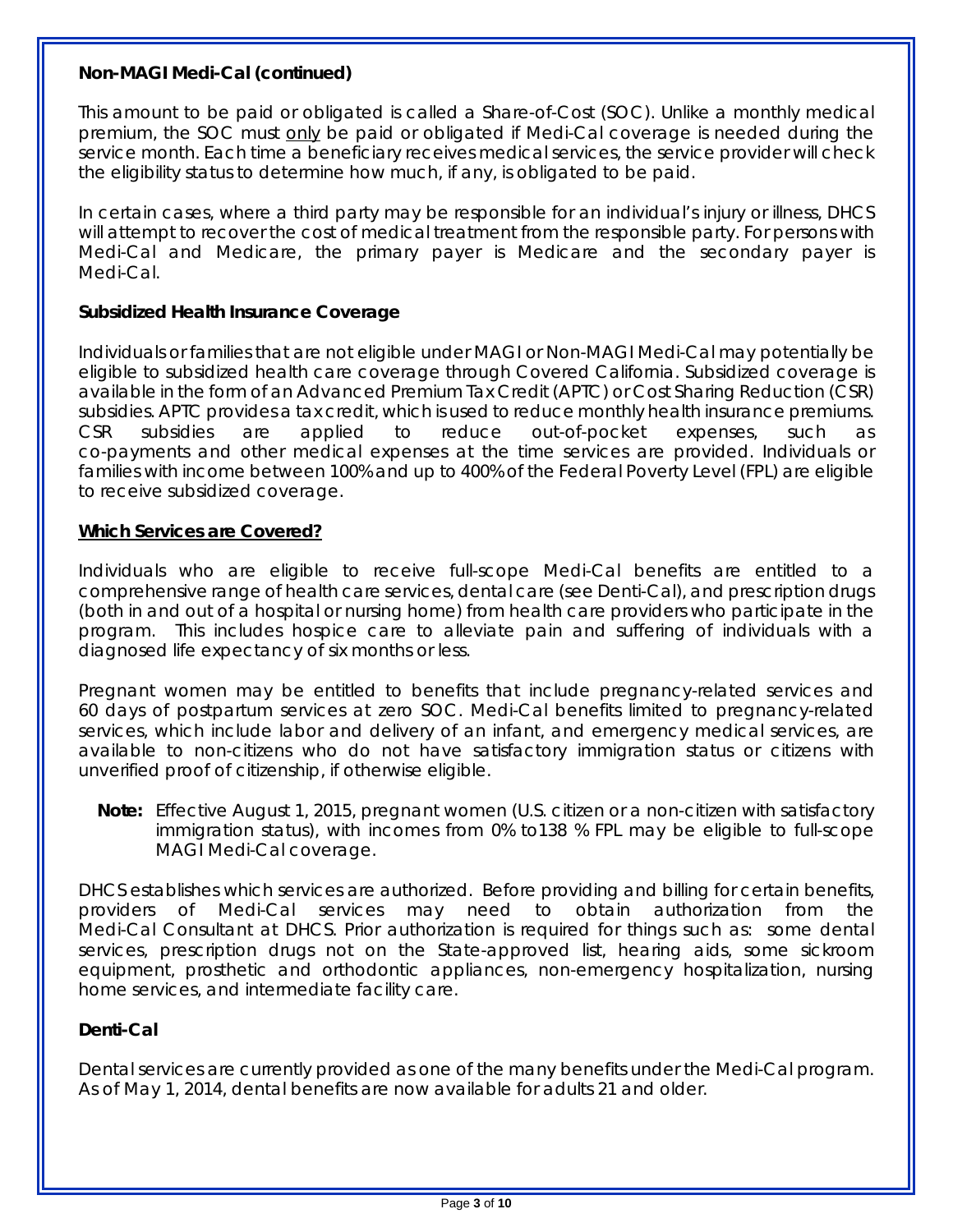# **Denti-Cal (continued)**

These benefits cover:

- Exams and x-rays
- Cleanings
- Fluoride treatments
- Fillings
- Anterior root canals (front teeth)
- Prefabricated crowns
- Full dentures
- Other medically necessary dental services

#### **Retroactive Coverage**

An applicant may be eligible for Medi-Cal coverage for services received in any of the three months immediately prior to the month of application if all requirements are met for those past months. A beneficiary who is eligible for benefits on the first day of the month is entitled to services for the entire month.

#### **How are Services Received?**

A Benefits Identification Card (BIC) is issued to each beneficiary. The BIC must be shown to the provider each time medical services are received. The provider will use the BIC to determine the individual's Medi-Cal eligibility status and SOC obligation. The BIC should be retained even if benefits are subsequently discontinued. In the event that benefits are restored at a later date or upon reapplication, the BIC is reactivated for the beneficiary's use.

Most individuals who are entitled to zero SOC Medi-Cal are required to enroll in a managed care plan. These are private health organizations under contract with the State to provide comprehensive health care services to Medi-Cal beneficiaries. Once enrolled in a managed care plan, an individual must obtain his/her medical care through the plan except for emergencies, or medical services that are not covered by the plan. Certain other groups or persons who have a monthly SOC obligation may receive fee-for-service care from a qualified Medi-Cal provider.

#### **MAGI Medi-Cal**

Under the federal expansion of the Medi-Cal program, Medi-Cal eligibility is determined by utilizing the new MAGI methodology. Under the MAGI methodology, the reported tax household composition and income determines eligibility for MAGI Medi-Cal. Under MAGI Medi-Cal, the linkage requirement is no longer considered, and property and resources are exempt from the eligibility determination.

The MAGI categories include the following:

**Adults** – Childless individuals between the ages of 19-64 with income up to 138% of the FPL.

**Parent/Caretaker Relatives** – Individuals with children of their own, or with children for whom they are the designated caretaker relative with income up to 109% of the FPL.

**Note:** Parent/Caretaker relatives with incomes above 109%, but at or below 138% of the FPL may be eligible as Adults.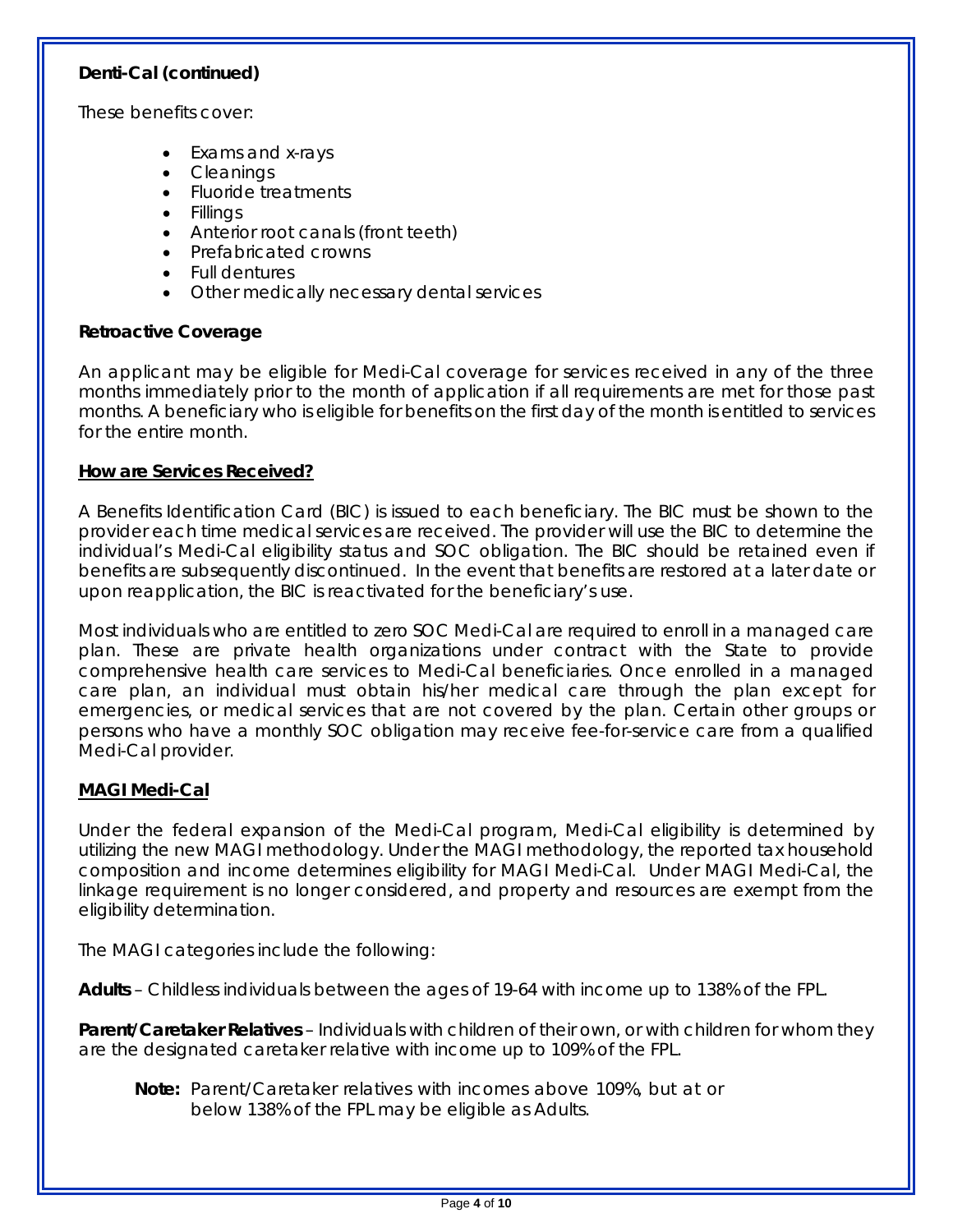**Pregnant Women** – Pregnant women may be eligible to MAGI Medi-Cal benefits based on various income levels that offer both full-scope and pregnancy-related services only. The FPL ranges from 0% up 138% of the FPL for full-scope MAGI Medi-Cal. Pregnant women with income levels above 138% and up to 213% of the FPL are eligible for pregnancy related services only.

**Children** – Children may be eligible to one of two program categories, depending on age and household income. Under the Affordable Care Act (ACA), children are eligible to either full-scope or restricted benefits based on age, citizenship/immigration status, and the following FPLs:

- Infants 0-1 years of age/0%-208%
- Children 1-6 years of age/0%-142%
- Children 6-19 years of age/0%-133%

The second children's category includes the Optional Targeted Low-Income Children Program, which provides full-scope and restricted Medi-Cal benefits with or without a premium. Premium payments range from \$13 per child with a maximum of \$39 for 3 children or more in a household. Benefits under this category are also based on age, citizenship/immigration status, and the following FPLs:

- Infants 0-1 years of age/209%-266%
- Children 1-6 years of age/143%-160%
- Children 1-6 years of age/161%-266% (premium)
- Children 6-19 years of age/134%-160%
- Children 6-19 years of age/161%-266% (premium)

#### **Non-MAGI Medi-Cal**

The following Non-MAGI Programs provide Medi-Cal at zero SOC to certain eligible individuals:

**Aged & Disabled Federal Poverty Level (A&D FPL) Program -** Provides zero SOC Medi-Cal to income-eligible aged, disabled, or blind persons. To be eligible for this program, the individual must be at least 65 years of age or be considered disabled or blind by SSA criteria, have resources below the MAO limits (see **Resources, page 2)**, and have net countable income at or below 100% of the FPL.

**Long Term Care (LTC)** – Provides services to individuals receiving inpatient medical care from a long-term health care facility that is expected to last at least one full calendar month after the month of admission. It covers services not covered under other Medi-Cal programs. There are special income and property exemptions under Medi-Cal LTC program.

**Former Foster Youth (FFY) Medi-Cal Program -** Provides for *automatic*, continuing, full-scope Medi-Cal coverage with no SOC for youth who were receiving Medi-Cal in foster care under the responsibility of any State or tribe on their 18th birthday or at a later age. Income and/or resources are not counted and there is no annual renewal requirement. Medi-Cal coverage continues until the FFY's 26<sup>th</sup> birthday as long as he/she maintains residency in California. The FFY Medi-Cal program also apply to youth who were not receiving Med-Cal benefits while in foster care on their 18th birthday and are between ages of 18 to 21.

#### **SPECIAL PROGRAMS FOR FAMILIES, WOMEN, AND CHILDREN**

The following programs provide Medi-Cal at zero SOC to certain eligible women, families, and children.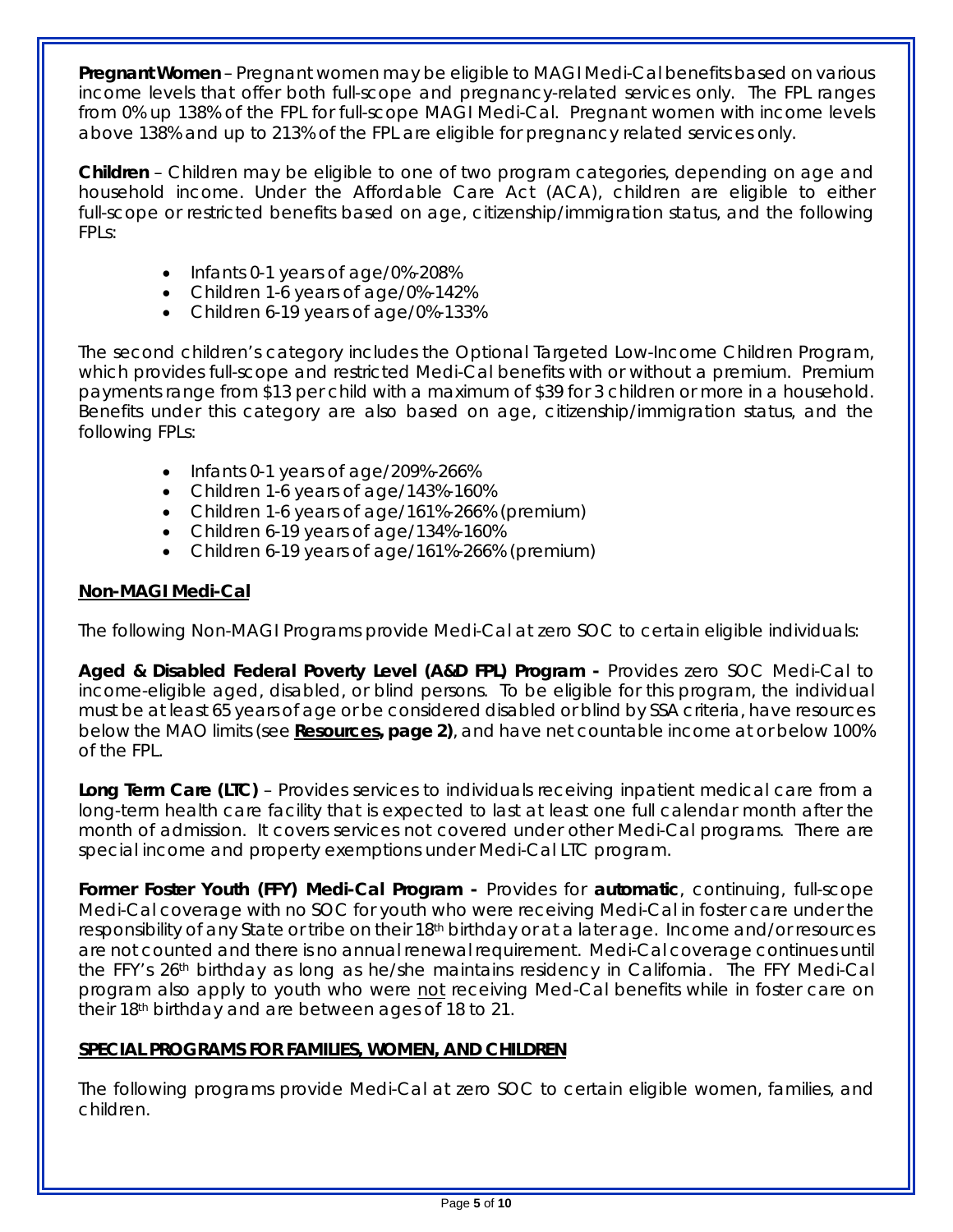**Continuous Eligibility for Children (CEC) -** Protects zero SOC eligibility for children for up to 12 consecutive months. The SOC protection starts from the initial month of zero SOC eligibility determined at application or at the annual renewal. During the CEC guarantee period, any changes in the family's income or resources which would cause the child to have a SOC or be totally ineligible are disregarded until the next annual redetermination or the child's 19th birthday, whichever occurs first. CEC will protect the child from discontinuance, even if resource changes affect the other family members.

**Deemed Eligibility -** Provides that infants born to women eligible for and receiving Medi-Cal at the time of the child's birth, are automatically deemed eligible for one year without a separate Medi-Cal application. The birth verification or a Social Security Number (SSN) are not required for the child until age one. This program also provides that such infants shall remain eligible, regardless of any increases in the family's income or resources until the child reaches age one.

**Transitional Medi-Cal Program -** Provides up to 12 months of zero SOC benefits to families who have lost eligibility to CalWORKs benefits due to increased hours of employment or increased earnings of the caretaker/relative or primary wage earner. Certain eligibility requirements must be met.

**Four-Month Continuing Medi-Cal -** Allows families who have lost eligibility to CalWORKs benefits due to receipt of, or an increase in child support or alimony to receive no-cost full-scope benefits under certain conditions for four additional months.

# **SPECIAL PROGRAMS FOR ADULTS**

**Pickle Amendment Benefits -** Under the Pickle Amendment to the Social Security Act, Medi-Cal benefits, at zero SOC, are available to persons who have lost their eligibility for SSI cash benefits due to cost-of-living adjustments in their regular Social Security Disability or Retirement benefits. To be eligible, an individual's countable income must be less than the current SSI payment level, after all cost of living adjustments subsequent to SSI ineligibility due to increased SSA benefits have been disregarded. This program was expanded to include Disabled Adult Children and Disabled Widow(ers).

#### **OTHER SPECIAL PROGRAMS**

The programs listed below provide financial or medical assistance to persons who may or may not otherwise be eligible for Medi-Cal benefits.

**Child Health and Disability Prevention Program (CHDP) -** CHDP is a State and federally mandated program which provides preventive health care to children ages 0-20 who receive Medi-Cal. Children, ages 0-19, who do not receive Medi-Cal but have family income equal to or less than 200% of the FPL, are also eligible for these services.

Eligible children receive services that include periodic assessments and referrals for diagnosis and treatment of suspected health care problems. The primary goal of the program is to keep children and teens healthy through regular check-ups and to find health problems before they become more serious. In Los Angeles County, CHDP services are provided by CHDP-certified fee-forservice providers, Medi-Cal Managed Care providers, County Public Health Centers, and certain prepaid health plans. In Long Beach and Pasadena, the City of Long Beach Health and Human Services and the City of Pasadena Public Health Department also provide these services.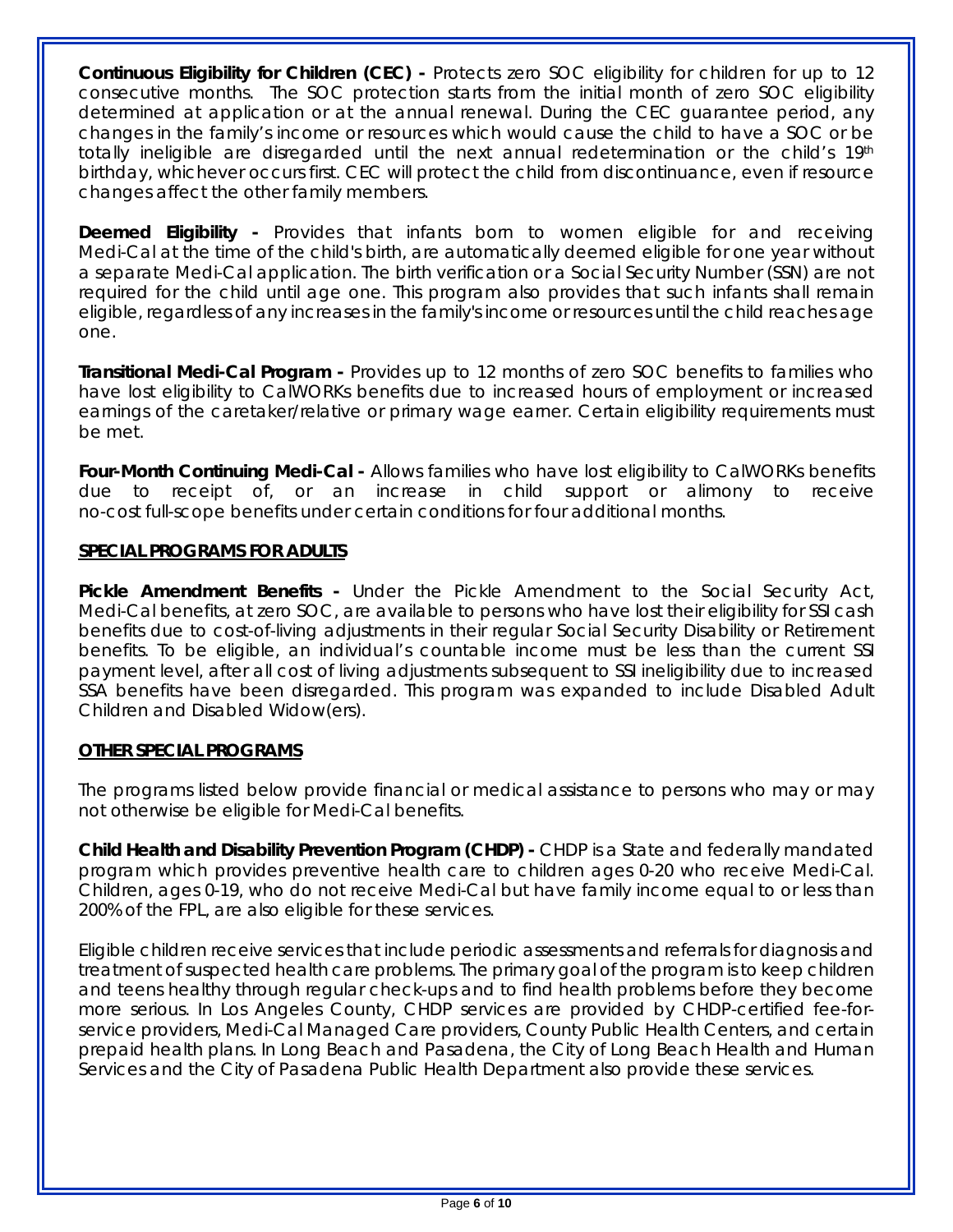**Minor Consent Services -** This program provides confidential services to minors related to sexual assault, pregnancy-related services, family planning, sexually transmitted diseases, drug and alcohol abuse, outpatient mental health treatment, and counseling.

**250% Working Disabled Program -** This program extends Medi-Cal comprehensive services to working, disabled individuals, subject to payment of a monthly premium. Applicants must meet SSI eligibility rules, although their countable net income can be as high as 250% of the FPL. The County determines eligibility and premiums are collected by the State. The monthly premium is set using a sliding scale based on individual income.

**Dialysis and Related Services -** Limited Medi-Cal coverage is provided to individuals who are ineligible due to property, who need life-sustaining dialysis and related services. Individuals may be obligated to pay a percentage of the treatment costs for services not covered by other health insurance or government programs.

**Organ Transplant: Anti-rejection Medication -** Allows Medi-Cal beneficiaries to receive up to two years of anti-rejection medication following an organ transplant. The medication is provided at no cost to the beneficiary.

**Health Insurance Premium Payment (HIPP) Program -** Under the HIPP Program, DHCS will pay health insurance premiums on behalf of certain MAO beneficiaries who have high-cost medical conditions. The Department of Public Social Services (DPSS) refers potentially eligible clients to DHCS for possible participation in the program.

**Medicare Savings Programs (MSP)-** The Medicare Catastrophic Coverage Act of 1988 requires that States pay the Medicare Part A and Part B cost-sharing expenses of qualified low-income Medicare beneficiaries that include premiums, deductibles, and co-insurance fees.

**Qualified Medicare Beneficiary Program (QMB) -** Medi-Cal will help pay monthly Medicare Part A and Part B premiums plus deductible and co-insurance fees for certain aged and disabled persons. For Medicare Part A premium coverage under the QMB Program, eligible persons may have income up to 100% of the FPL.

**Specified Low Income Medicare Beneficiary Program -** Coverage is limited to the payment of Medicare Part B premium, not payment of Medicare Part A premium or the Part B deductibles or co-insurance fees. Individuals may have income above 100% but less than 120% of the FPL.

**Qualifying Individual-1 (QI-1) Program -** Coverage is limited to the payment of the Medicare Part B premium. It does not pay the Medicare Part A premium or the Part B deductibles, or co-insurance fees. To be eligible for the QI-1 Program, an individual's monthly countable income must be within the 121% - 135% of the FPL. This program has a sunset date of March 31, 2015; however, the QI-1 Program has been extended many times, therefore, we are to continue accepting applications and determining eligibility for the QI-1 Program until the DHCS notifies otherwise.

**Qualified Disabled Working Individual (QWDI) Program –** Coverage is limited to the payment of Medicare Part A Premium. The individual must be eligible to enroll in Part A, be under 65, have been entitled to disability insurance benefits under Title II, but lost these benefits due to earning which exceeded the Substantial Gainful Activity limit, and continues to have a disabling physical or mental condition, and is not otherwise eligible to Medicare. To be eligible for the QDWI Program, an individual's monthly countable income must be at or below 200% of the FPL.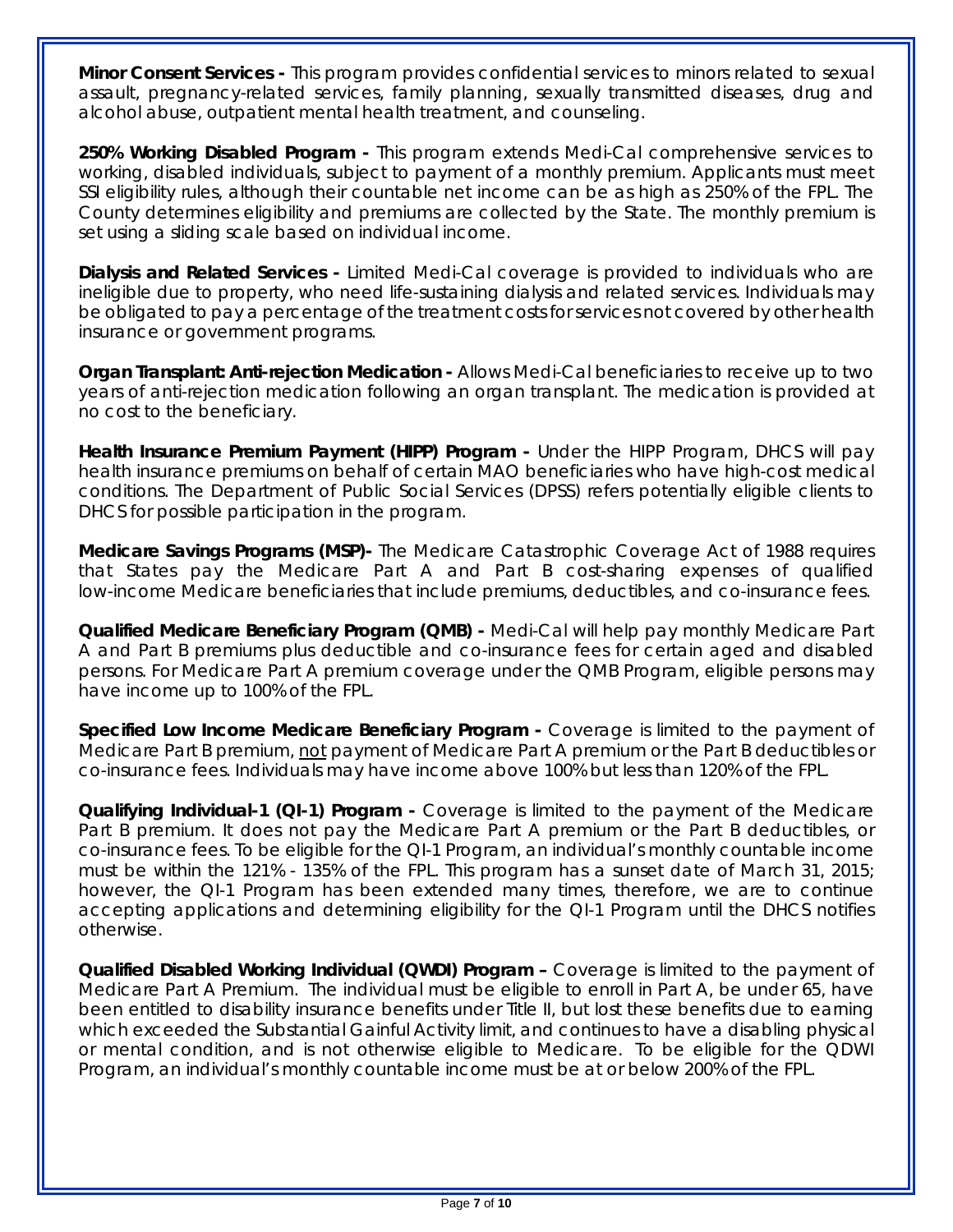**Medicare Buy-In -** Coverage is limited to the payment of Medicare Part B premiums by DHCS for certain eligible aged, blind or disabled Medi-Cal beneficiaries under the Medicare Buy-In agreement with the SSA. As a result of Senate Bill 853, for individuals with a SOC, Medicare Part B premium payment will only be paid after the SOC has been paid by the beneficiary.

**Tuberculosis Program -** This is an optional program for persons infected with tuberculosis who do not qualify for federally funded Medi-Cal programs. To be eligible, income and resource requirements are applied.

**Breast and Cervical Cancer Treatment Program (BCCTP) -** This program is administered by DHCS for affected individuals who do not meet the requirements for full-scope, no-cost Medi-Cal. Breast cancer treatment is available to both men and women, while the cervical cancer treatment is available to women only. County staff refers potentially eligible persons to BCCTP for evaluation. The State refers persons who are no longer eligible for BCCTP benefits to DPSS for determination of eligibility under other Medi-Cal programs. For enrollment information, individuals should call the toll-free number 1-800-824-0088.

**Assisted Living Waiver Pilot Project (ALWPP) -** ALWPP was a three-year pilot project created by State law, AB 499, in 2000. The project was designed to test the efficacy of assisted living as an alternative to LTC nursing provider site placement. The ALWPP is intended to provide options for older adults and individuals with disabilities who want to remain in a community-based setting. The waiver project was renewed in March 1, 2014 for another five years.

# **OTHER PATHS TO MEDI-CAL**

Several programs have been developed by DHCS to facilitate children's access to Medi-Cal benefits and to expedite the application process.

These programs offer either no-cost Medi-Cal benefits for certain seemingly eligible children for a period of 60 days or until a determination of eligibility has been completed; or use an alternate application method to expedite the eligibility determination. The programs that offer expedited access to Medi-Cal benefits are:

**CHDP Gateway -** Allows potentially eligible children, 0 to 19 years of age, to enroll into temporary, no-cost Medi-Cal benefits through providers at the time of the CHDP examination. Applications must be submitted during the 60-day temporary enrollment period if benefits are to continue. If an application is not returned, the temporary benefit stops at the end of the 60-day period. The exception to this process rule is: no application is required for a CHDP Gateway enrolled infant born to a mother who was eligible to and receiving Medi-Cal in the infant's birth month. The infant remains eligible to receive the temporary benefits until age one or until eligibility under regular Medi-Cal programs has been completed.

**Express Lane Enrollment (ELE) -** Allows eligible CalFresh beneficiaries, who meet ELE criteria, the ability to enroll into Medi-Cal without the need of submitting a Medi-Cal application. As part of a new HCR rule, CalFresh children and adults under the age of 65, who are not disabled, not receiving Medi-Cal or Medi-Care and who meet eligibility requirements for the CalFresh program, would also be eligible to receive up to 12 months of no cost Medi-Cal.

**Hospital Presumptive Eligibility (HPE) –** The program was implemented on January 1, 2014, providing temporary zero SOC Medi-Cal benefits for up to 60 days based on self-attested information. To qualify for this program, an individual must be a California resident, not currently enrolled in any insurance affordability program.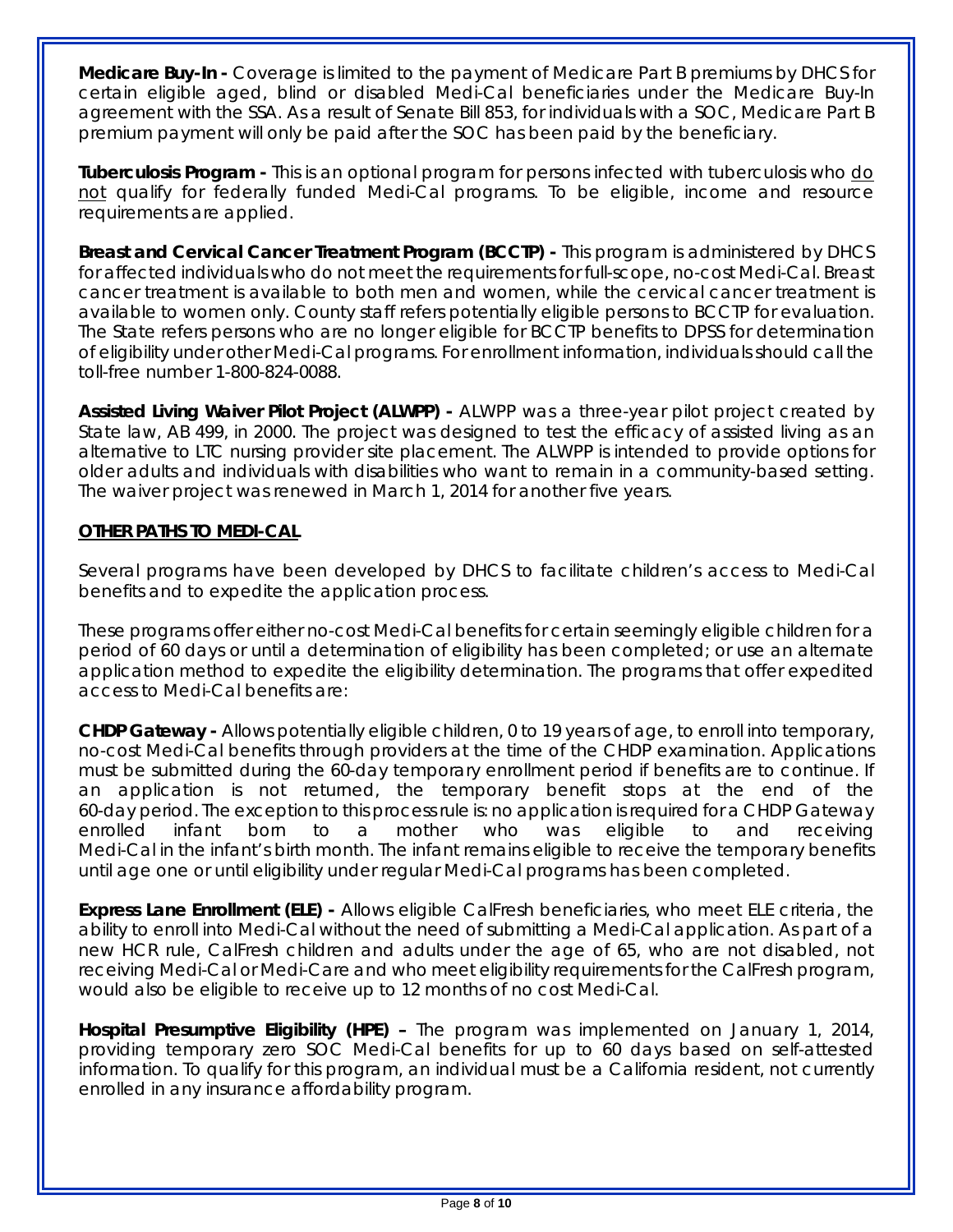# **Hospital Presumptive Eligibility (HPE) (continued)**

The individual must meet the income and household composition requirements for one of the following groups:

- Former Foster Care Children (ages 18-26),
- Children (ages 0-18),
- Parent/Caretaker Relatives,
- Pregnant Women, or
- Adults (ages 19-64 and not eligible for any other mandatory group).

The HPE Medi-Cal application is a one-page application which is reviewed by the authorized personnel in qualified participating hospitals. The HPE application is submitted online via the

Hospital PR portal allowing for a real-time eligibility determination. Enrollment to the HPE program is limited to one enrollment per 12-month period.

# **Low Income Subsidy Referrals**

The "Medicare Improvements for Patients and Providers Act of 2008" (MIPPA), aimed at eliminating barriers to Medicare Savings Program (MSP) enrollments, requires the State to treat the Low Income Subsidy (LIS) applications for Medicare Part D as an application for the MSP. California has also elected to treat the LIS application as an application for Medi-Cal, for which an eligibility determination is required.

# **Medi-Cal Inmate Eligibility Program (MCIEP)**

Inmates who are hospitalized off the grounds of the correctional facility for 24 hours or more for inpatient hospital services may apply for Medi-Cal benefits under the MCIEP. Pending release from incarceration, inmates approved for MCIEP are referred by the Department of Corrections and Rehabilitation (CDCR) to DPSS and re-evaluated for continued Medi-Cal eligibility without the completion of a new application.

#### **Pre-Release Parole Program**

Based on an agreement between DHCS and the CDCR, applications for adult inmates who are granted parole will be processed prior to their release. If the inmate is determined to be eligible, the CDCR is notified and a temporary BIC is issued in order for the parolee to access health care upon release.

#### **Suspension of Medi-Cal Benefits for Incarcerated Juveniles**

Senate Bill 1147 (SB 1147) was implemented in March 2011. The bill mandates that persons under age 21, who were Medi-Cal beneficiaries at the time of incarceration, are to have their Medi-Cal benefits suspended rather than terminated. The suspension is not to exceed 12 months and affects minors whose incarceration began on or after January 1, 2010. It also requires that Medi-Cal benefits for the incarcerated minor be restored without a new application on the day the eligible juvenile is no longer considered an inmate of a public institution, if released within the 12-month period.

#### **Suspension of Medi-Cal Benefits for Inmates**

Assembly Bill 720 (AB 720) amends the suspension requirements in Senate Bill 1147. AB 720 mandates that all inmates who were Medi-Cal beneficiaries at the time of incarceration are to have their Medi-Cal benefits suspended rather than terminated. The suspension is not to exceed 12 months and affects inmates whose incarceration began on or after January 1, 2014. It also requires that Medi-Cal benefits be restored, without a new application, on the day the eligible